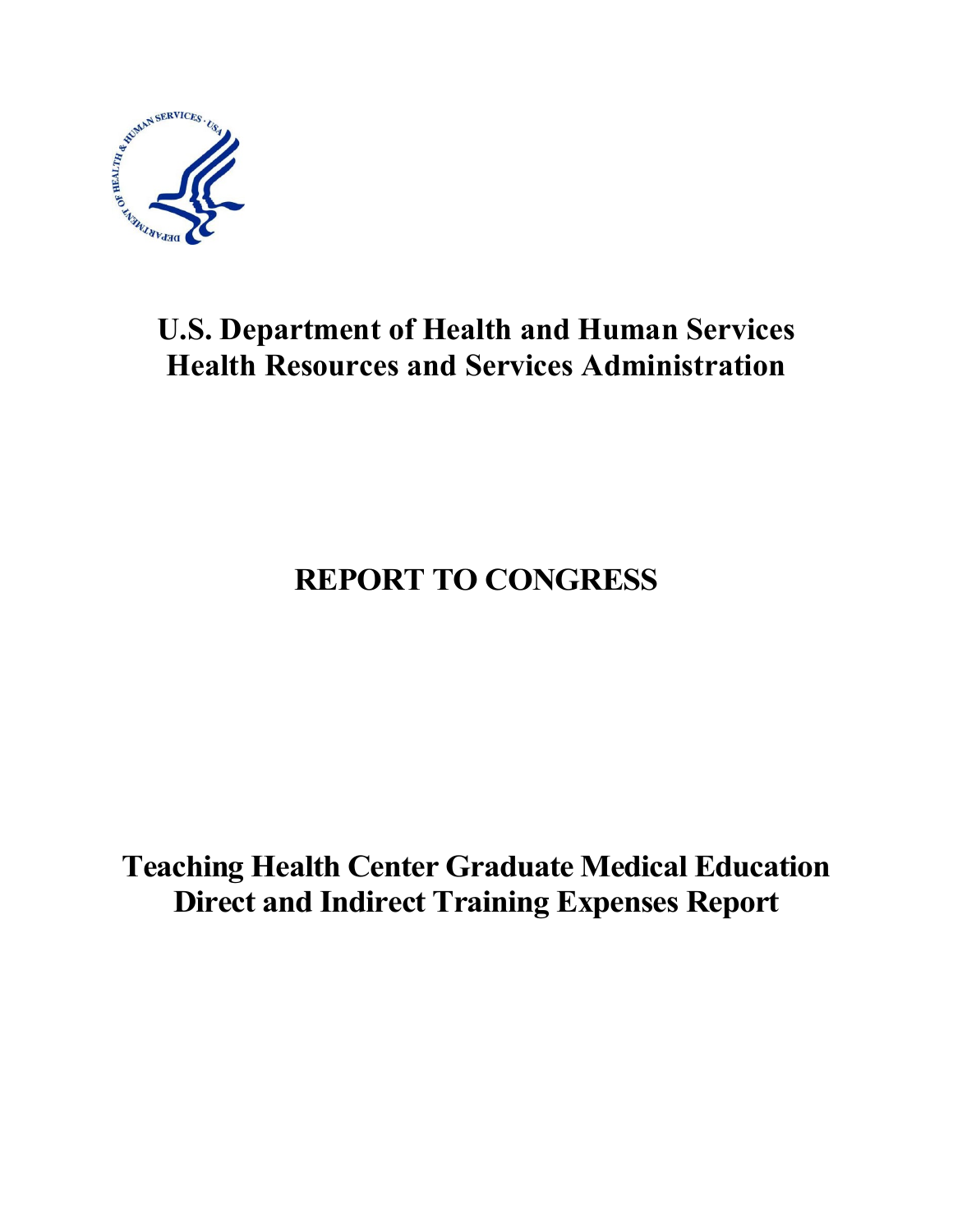# <span id="page-1-0"></span>**Executive Summary**

Section 50901(d) of the Bipartisan Budget Act of 2018 (P.L. 115-123) provided changes to the Teaching Health Center Graduate Medical Education (THCGME) Program statute. This Report to Congress is in response to section 50901(d)(4), which requires:

*4) REPORT ON TRAINING COSTS. — Not later than March 31, 2019, the Secretary of Health and Human Services shall submit to the Congress a report on the direct graduate expenses of approved graduate medical residency training programs, and the indirect expenses associated with the additional costs of teaching residents, of qualified teaching health centers (as such terms are used or defined in section 340H of the Public Health Service Act (42 U.S.C. 256h)).*

The THCGME Program was established in 2011 to support the expansion of primary care medical and dental residency training in community-based ambulatory settings. The initial 5-year, \$230 million THCGME appropriation ended on September 30, 2015, and the Medicare Access and CHIP Reauthorization Act of 2015 provided \$60 million in THCGME program funding for each of fiscal years (FYs) 2016 and 2017. The Bipartisan Budget Act of 2018 appropriated \$126.5 million for the THCGME program for each of FYs 2018 and 2019.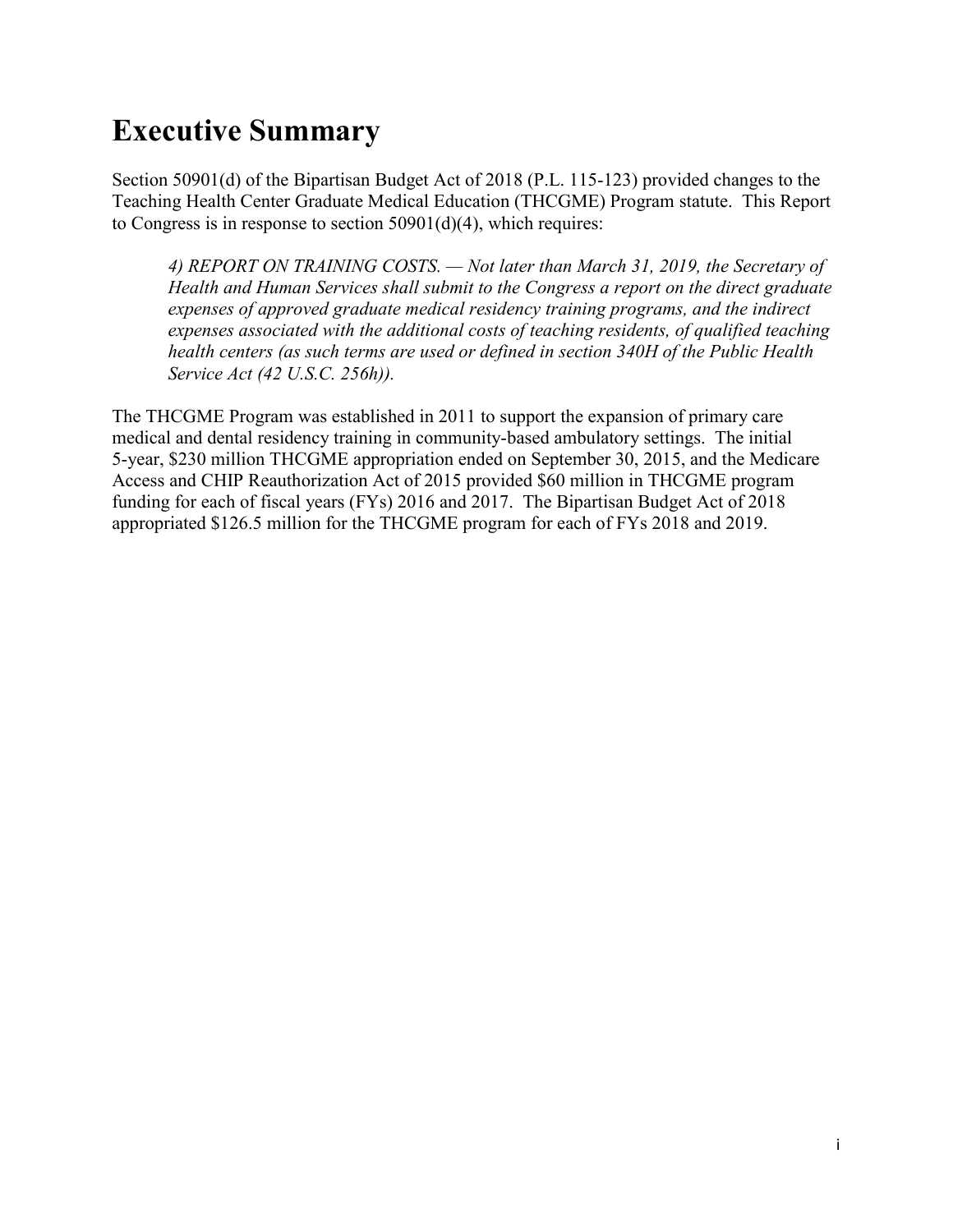

# **Teaching Health Center Graduate Medical Education Direct and Indirect Training Report**

## **Report to Congress**

## **Table of Contents**

| III. |                                                                                              |  |
|------|----------------------------------------------------------------------------------------------|--|
|      |                                                                                              |  |
|      |                                                                                              |  |
|      |                                                                                              |  |
|      | Appendix B. Initial HRSA Evaluation of Costs of Training in a Teaching Health Center Program |  |
|      |                                                                                              |  |

#### **List of Figures**

| Figure 2: Distribution of Expenses Associated with selected THCGME Residency Training, AY |  |
|-------------------------------------------------------------------------------------------|--|
|                                                                                           |  |
|                                                                                           |  |

### **List of Tables**

| Table 2: Estimates of Costs of Training a Resident in a THC, Overall and by Selected THC |  |
|------------------------------------------------------------------------------------------|--|
|                                                                                          |  |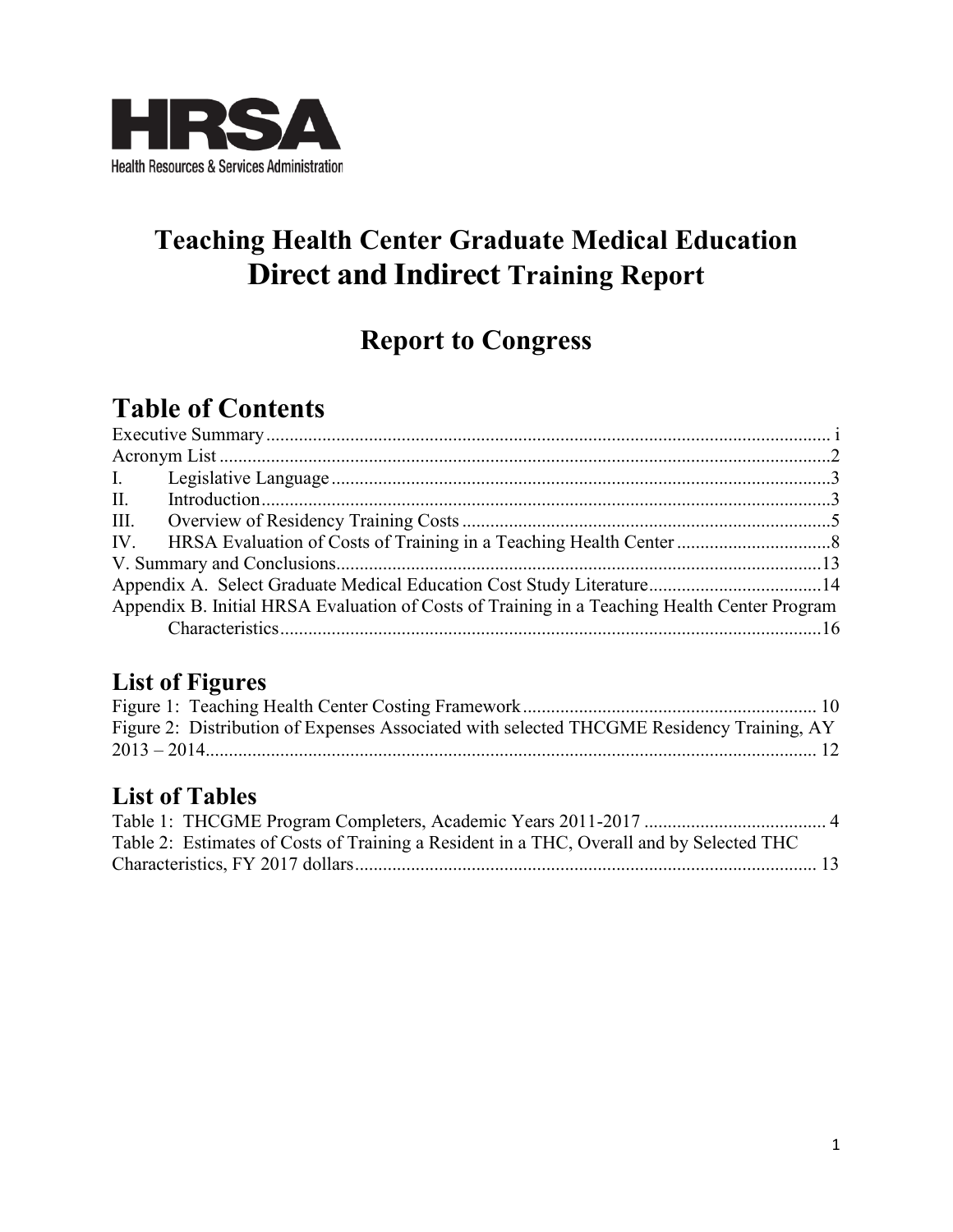### <span id="page-3-0"></span>**Acronym List**

| <b>AHC</b>    | Academic Health Center                            |
|---------------|---------------------------------------------------|
| AY            | Academic Year                                     |
| <b>DGME</b>   | Direct Graduate Medical Education                 |
| <b>FQHC</b>   | <b>Federally Qualified Health Center</b>          |
| <b>FTE</b>    | Full-Time Equivalent                              |
| FY.           | <b>Fiscal Year</b>                                |
| GAO           | Government Accountability Office                  |
| <b>GME</b>    | <b>Graduate Medical Education</b>                 |
| <b>HHS</b>    | Department of Health and Human Services           |
| <b>HRSA</b>   | Health Resources and Services Administration      |
| <b>IME</b>    | Indirect Medical Education                        |
| <b>IPPS</b>   | <b>Inpatient Prospective Payment System</b>       |
| <b>PGY</b>    | Post-Graduate Year                                |
| <b>THC</b>    | <b>Teaching Health Center</b>                     |
| <b>THCGME</b> | Teaching Health Center Graduate Medical Education |
|               |                                                   |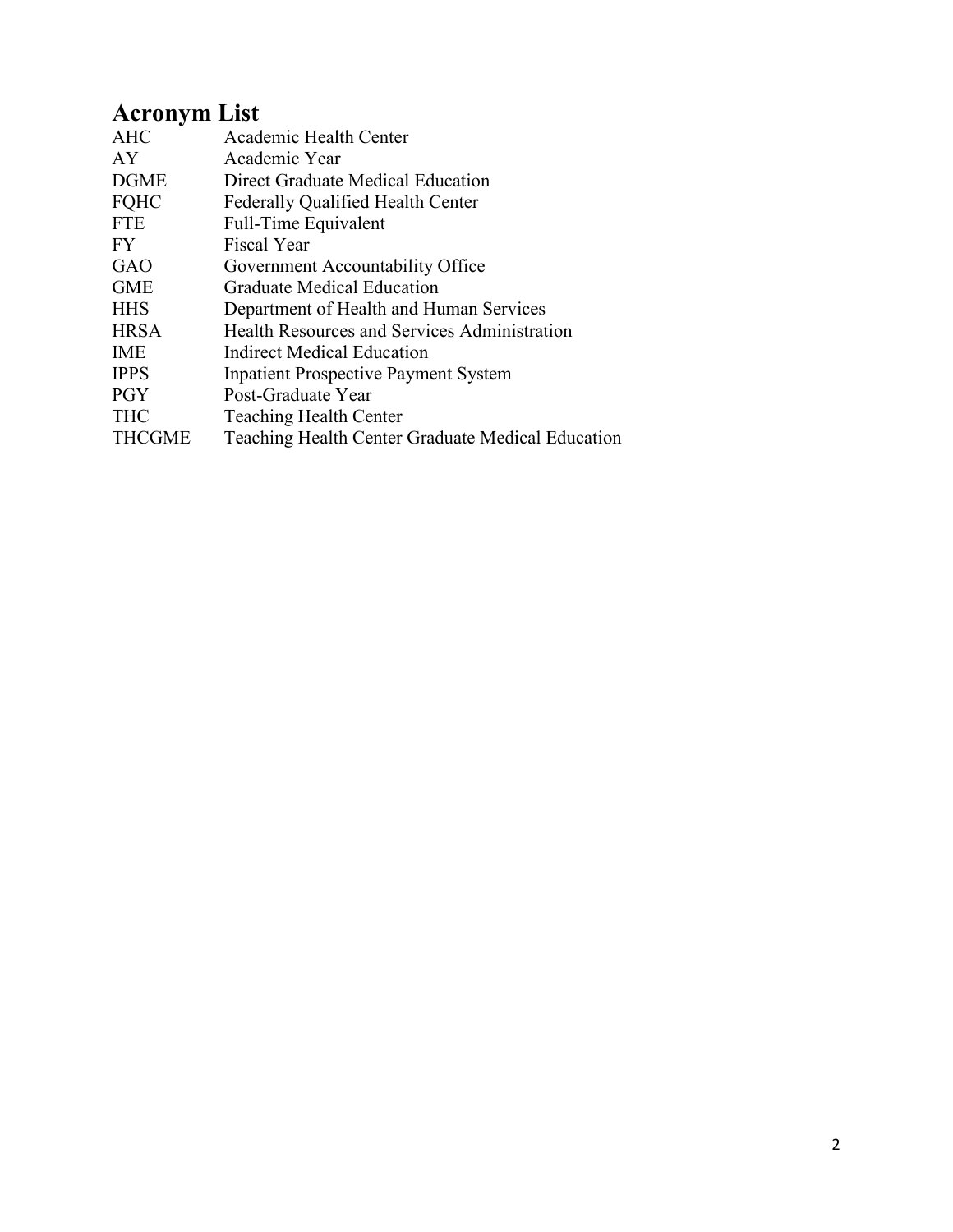### <span id="page-4-0"></span>**I. Legislative Language**

Section 50901(d) of the Bipartisan Budget Act of 2018 (P.L. 115-123) provided changes to the Teaching Health Center Graduate Medical Education (THCGME) Program statute. This Report to Congress is in response to section 50901(d)(4), which requires:

*4) REPORT ON TRAINING COSTS. — Not later than March 31, 2019, the Secretary of Health and Human Services shall submit to the Congress a report on the direct graduate expenses of approved graduate medical residency training programs, and the indirect expenses associated with the additional costs of teaching residents, of qualified teaching health centers (as such terms are used or defined in section 340H of the Public Health Service Act (42 U.S.C. 256h)).*

### <span id="page-4-1"></span>**II. Introduction**

The THCGME Program is authorized by Section 340H of the Public Health Service Act (42 U.S.C. 256h) to support the expenses associated with training residents in community-based ambulatory patient care settings.

Per the THCGME Program statute, payments are made for direct and indirect medical education expenses to qualified Teaching Health Centers (THC) that are listed as sponsoring institutions by the relevant accrediting body for maintenance of filled positions at existing approved graduate medical residency training programs as well as expansion of existing or establishment of new approved graduate medical residency training programs. The amounts payable include a direct expense amount (i.e., an amount for the direct expenses of sponsoring an approved graduate medical residency training program such as salary and benefits of program residents as well as faculty and staff associated with the program) and an indirect expense amount (i.e., an amount for indirect expenses associated with the additional costs arising from teaching residents in such programs).

The primary goal of the THCGME Program is to increase the number of primary care physician and dental residents training in community-based ambulatory patient care settings. The training opportunities created for THCGME-supported residents build the workforce and improve the distribution of the nation's primary care workforce in economically disadvantaged areas, through an emphasis on rural and other underserved communities and populations. Teaching Health Centers are located predominantly (80 percent) in community based health centers, such as Federally Qualified Health Centers (FQHCs), FQHC Look-Alikes, Rural Health Clinics, and Tribal Health Centers that provide primary care services in underserved areas. In Academic Year (AY) 2016-2017, the majority of THCGME residents (83 percent) spent part of their training in medically underserved and/or rural communities, and these residents provided more than 795,000 hours of patient care.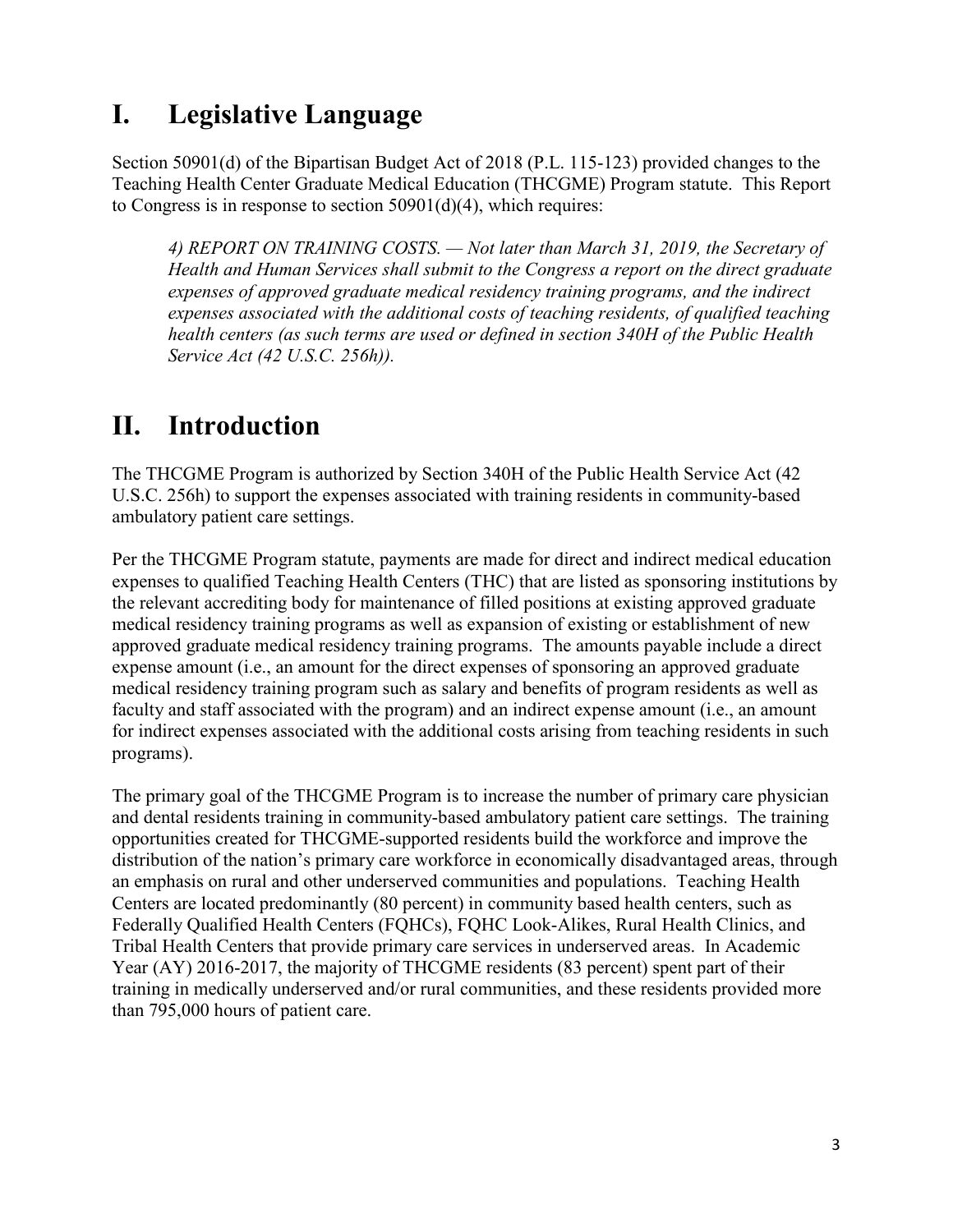In AY 2017-2018, the Health Resources and Services Administration (HRSA) supported the training of over 700 resident full-time equivalents  $(FTEs)$ ,<sup>[1](#page-5-0)</sup> across all years of training, in 57 primary care residency programs across the United States. Of these supported programs, a total of 6 specialties were represented – 37 in Family Medicine, 8 in Internal Medicine, 4 in Psychiatry, 3 in Pediatrics, 3 in General Dentistry, and 2 in Obstetrics/Gynecology. Fifteen programs were expansion programs (i.e., those in existence prior to expanding the number of resident FTEs trained in their residency with THCGME funding support) while the remaining 42 programs were newly-established primary care training programs primarily funded by the THCGME Program.

Since the program was established in fiscal year (FY) 2011, the THCGME Program has produced 632 new primary care physicians and dentists. The number of program completers for each AY is as follows:

| <b>Academic Year</b> | <b>No. of Program</b><br><b>Completers</b> |
|----------------------|--------------------------------------------|
| 2011-2012            | 6                                          |
| 2012-2013            | 23                                         |
| 2013-2014            | 47                                         |
| 2014-2015            | 98                                         |
| 2015-2016            | 210                                        |
| 2016-2017            | 248                                        |
| <b>Total</b>         | 632                                        |

 $\overline{a}$ 

**Table 1: THCGME Program Completers, Academic Years 2011-2017** 

Of the AY 2016–2017 program completers with available employment data (70 percent of completers), most currently practice in a primary care setting (69 percent) and in a medically underserved and/or rural community (55 percent).<sup>[2](#page-5-1)</sup> In contrast, only 32 percent of graduates from traditional primary care training programs intend to pursue primary care practice, and just 14 percent of primary care physicians in the United States practice in rural areas.<sup>[3](#page-5-2),[4](#page-5-3)</sup>

<span id="page-5-0"></span><sup>1</sup> Full-Time Equivalent (FTE) is the ratio of a resident's time required to fulfill a full-time residency slot for one Academic Year. Multiple individuals' FTE time can sum to equal one full-time resident.

<span id="page-5-1"></span><sup>2</sup> HRSA Teaching Health Center Graduate Medical Education Program, Academic Year 2016-2017 Program Highlights. Available at[: https://bhw.hrsa.gov/sites/default/files/bhw/health-workforce-analysis/program](https://bhw.hrsa.gov/sites/default/files/bhw/health-workforce-analysis/program-highlights/THCGME-program-2017.pdf)[highlights/THCGME-program-2017.pdf.](https://bhw.hrsa.gov/sites/default/files/bhw/health-workforce-analysis/program-highlights/THCGME-program-2017.pdf)<br><sup>3</sup> Jolly P, Erikson C, Garrison G. US graduate medical education and physician specialty choice. Acad Med.

<span id="page-5-2"></span><sup>2013;88(4):468–474.</sup>

<span id="page-5-3"></span><sup>4</sup> Gamm L, Hutchison L, Dabney B, et al. Rural Healthy People 2010: A Companion to Healthy People 2010, Vol 1. College Station: The Texas A&M University System Health Science Center, School of Rural Public Health, Southwest Rural Health Research Center; 2003.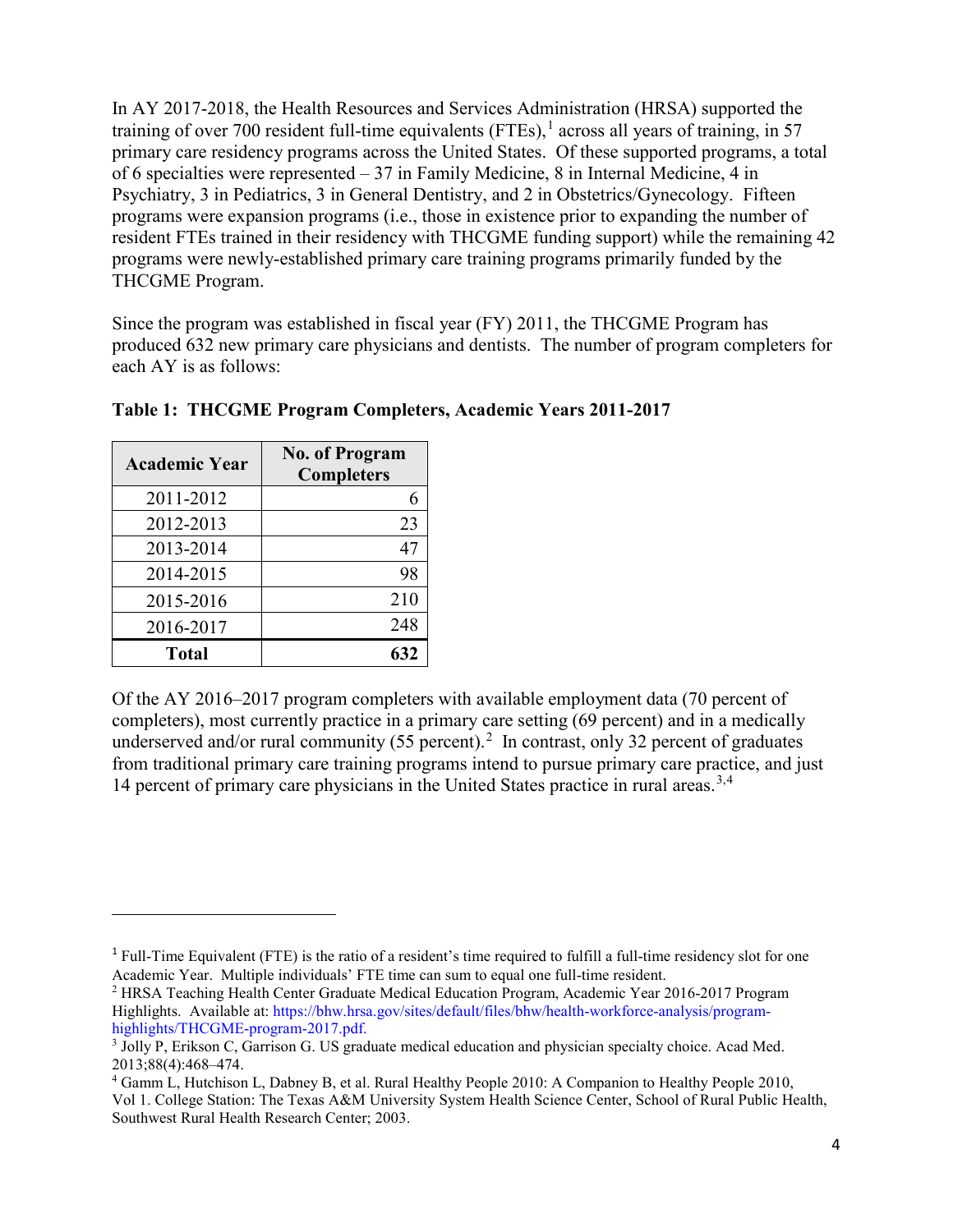### <span id="page-6-0"></span>**III. Overview of Residency Training Costs**

The modern system of funding for graduate medical education (GME) dates from the post-World War II period when the federal government began to fund residency training for returned service members. This funding was incorporated into the Medicare and Medicaid programs in 1965, and established in the Social Security Act in the form of payments to acute care sites, almost exclusively hospitals, which then served as the locus for the majority of resident training. While the Medicare program is the largest source of funding for residency training, in the Department of Health and Human Services (HHS), GME is also funded through Medicaid and HRSA's Children's Hospitals Graduate Medical Education and THCGME programs. The Departments of Veterans Affairs and Defense both sponsor GME programs focused on building a pipeline of physicians to serve in their respective target populations of service members, military families, and veterans.

In 1983 Congress adopted the Medicare Inpatient Prospective Payment System (IPPS) for acute care hospitals and established the current architecture for Medicare's support for GME through its creation of two separate funding streams for IPPS teaching hospitals: Direct Graduate Medical Education (DGME) and Indirect Medical Education (IME). DGME payments are made to teaching hospitals to cover the Medicare share of the direct expenses associated with residency training (e.g., resident and faculty salaries and benefits) while IME payments are made as an add-on to diagnosis-related group payments to help defray the additional costs of providing care thought to be associated with sponsoring residency programs, including those not otherwise captured by the IPPS.<sup>[5](#page-6-1)</sup> These additional patient care costs reflect the more complex care delivery required for the typically higher acuity patients receiving care at teaching hospitals, and may be due to factors such as longer hospital lengths of stay, required standby capacity in burn and trauma centers, patients costs associated with training, and higher utilization of more advanced diagnostic and therapeutic modalities. The equivalent factors comprising IME costs in the ambulatory setting have not historically been well-defined or documented.

A 2018 Government Accountability Office (GAO) report on the Physician Workforce found that GME training costs vary by program characteristics, and that challenges exist in measuring and comparing GME training costs due to a lack of standard cost methodologies across teaching sites and some training costs being difficult to measure.<sup>[6](#page-6-2)</sup> The GAO report also highlighted teaching health centers' challenges in identifying and capturing GME training costs due to factors specific to their individual teaching sites. The varying relationships and financial arrangements that exist between a teaching site, its partners, and its faculty affect how it allocates and reports training costs. For example, a residency program may have various educational partners, such as medical schools, community-based training sites, office-based preceptors, and multiple hospitals, each of which captures and tracks training costs differently within their respective institution. Different financial relationships, such as when teaching sites directly employ faculty versus faculty billing for their services, can create challenges in accounting for training time and costs. Costs can also

<span id="page-6-1"></span><sup>5</sup> Institute of Medicine. 2014. Graduate medical education that meets the nation's health needs. Washington, DC: The National Academies Press.

<span id="page-6-2"></span><sup>6</sup> United States Government Accountability Office. 2018. Physician Workforce: HHS Needs Better Information to Comprehensively Evaluate Graduate Medical Education Funding. Available at [https://www.gao.gov/products/GAO-18-240.](https://www.gao.gov/products/GAO-18-240)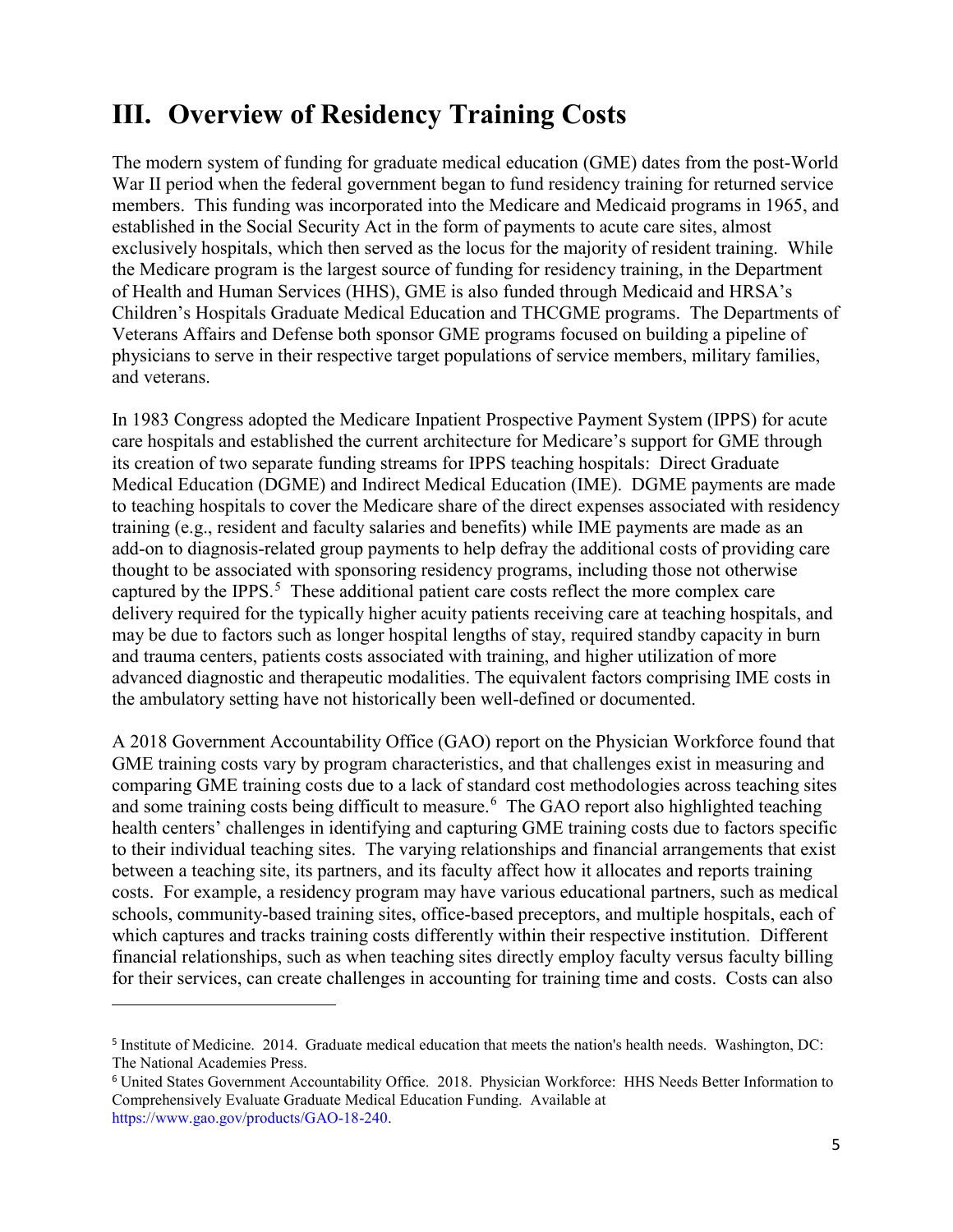vary due to the characteristics that exist among those sites, such as the number of residents trained and their specialty.

#### **Direct Graduate Medical Education Costs – Published Studies**

The majority of studies on the cost of residency training focus on DGME costs (aka direct costs). Studies have shown that training costs are influenced by several factors, including 1) inpatient versus outpatient hospital settings, 2) size of the residency program - also called resident complements, and 3) specialty mix of the residency training program.

In a study of the direct costs of GME reported to Minnesota's Department of Health by both hospital and community-based sites, the average direct cost of clinical training in 1997 was found to be \$130,843.<sup>[7](#page-7-0)</sup> Faculty costs were 52 percent, resident costs were 26 percent, and administrative costs were 20 percent of the total. Another study examining the cost of a psychiatry residency training program, based on a faculty time survey and yearly residency program budget at Michigan State University in 1996, identified the program costs of supporting 20 psychiatry residents, excluding donated time, were \$1,563,193 or \$78,159 per resident; 84 percent of costs were for personnel.[8](#page-7-1)

Other studies found training costs differed based on inpatient versus outpatient focus, size of the residency program, and specialty mix of the residency training programs. One study quantified the costs in 1999 of meeting the minimum accreditation standards for an internal medicine residency program and analyzed the impact of resident complement (i.e., the breakdown of the number of residents in each post-graduate year, or PGY, of training) and program curricular emphasis (outpatient<sup>[9](#page-7-2)</sup>, inpatient<sup>10</sup>, or traditional<sup>11</sup>) on the per-resident cost. The study primarily found that the minimum cost per resident varies inversely with program size within the sizes examined. The estimated direct costs for an outpatient intensive residency program were \$102,107, \$86,935, \$79,976, and \$77,656 for resident complements of 21, 42, 84, and 126, respectively.<sup>12</sup> For an inpatient intensive program, the estimated direct costs were \$94,730, \$79,558, \$72,599, and \$70,279 for resident complements of 21, 42, 84, and 126, respectively. Direct costs for programs based on a traditional model were estimated to be \$95,143, \$79,972, \$73,012, and \$70,692 for resident complements of 21, 42, 84, and 126, respectively.

A more recent study updating the costs of internal medicine residency training based on 2013 accreditation requirement, estimated direct costs for resident complements of 24, 65, 120, and

<span id="page-7-0"></span><sup>7</sup> Blewett LA, Smith MA, Caldis TG. Measuring the Direct Costs of Graduate Medical Education Training in Minnesota, *Academic Medicine.* 2001; 76(5): 446-452.

<span id="page-7-1"></span><sup>8</sup> Magen J, Banazak D. The Cost of Residency Training in Psychiatry, *Academic Psychiatry.* 2000; 24(4): 195-201.

<span id="page-7-2"></span> $9$  A program with the minimum amount of inpatient experience (total, 33 percent of time) coupled with the maximum allowable number of ambulatory rotations (total, 67% of time).

<span id="page-7-3"></span><sup>&</sup>lt;sup>10</sup> A program with the minimum amount of ambulatory exposure (total, 33 percent of time) with the maximum inpatient and critical care unit rotations permitted.

<span id="page-7-4"></span><sup>&</sup>lt;sup>11</sup> A model where approximately 40 percent of resident time is spent in the outpatient setting and 60 percent is spent in an inpatient environment.

<span id="page-7-5"></span><sup>12</sup> Nasca TJ, Veloski JJ, Monnier JA, Cunningham JP, Valerio S, Lewis TJ, Gonnella JS. Minimum Instructional and Program-Specific Administrative Costs of Educating Residents in Internal Medicine, *Archives of Internal Medicine*. 2001; 161(5): 760, 764.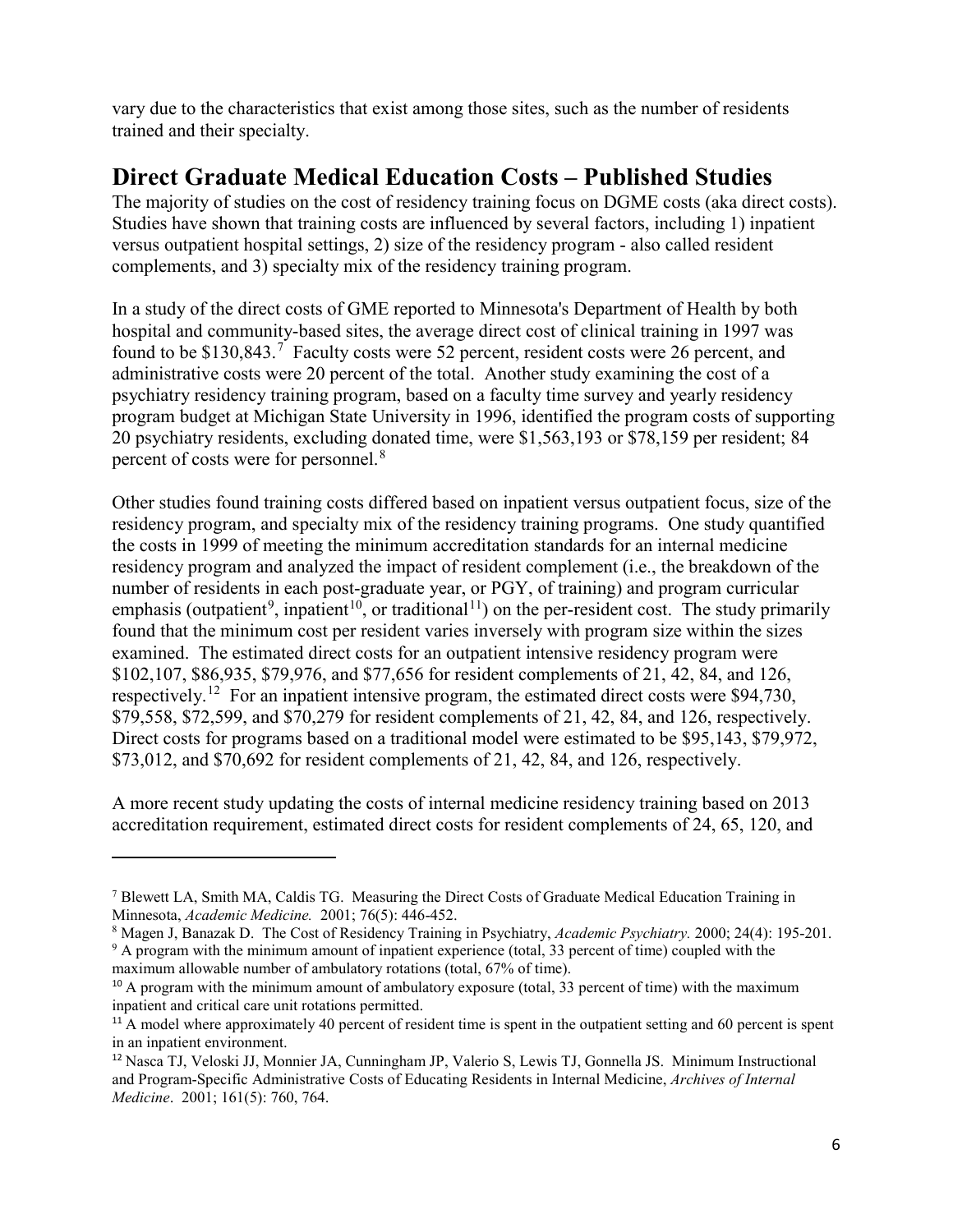160 to be \$224,668, \$203,291, \$199,486, and \$198,085, respectively.[13](#page-8-0) Direct costs for programs based on a traditional model were estimated to be \$209,999, \$188,622, \$184,817, and \$183,416 for resident complements of 24, 65, 120, and 160, respectively.

One study of 2008 Medicare cost reports found key factors that affect variation in the direct costs of GME programs include program size, attending physician compensation levels, and malpractice insurance.<sup>[14](#page-8-1)</sup> Direct costs were found to be higher for programs that are predominantly primary care as they tend to be smaller and less likely to benefit from economies of scale (i.e., a saving in costs due to an increased level of production). The study calculated a total DGME cost of \$141,452 per resident across all hospitals, but found that median DGME costs per resident are higher for hospital GME programs with 75 percent or more primary care residents (\$150,490) than for hospitals with less than 25 percent primary care residents (\$116,626). Direct costs were also found to be higher for residency training that is predominantly based in ambulatory care settings within communities, rather than in the hospital setting. Teaching in ambulatory settings is typically considered to be less efficient (and more costly) than inpatient teaching for a number of reasons cited in the literature. Preceptors must be continually available to provide teaching based on patient availability and needs, to typically a smaller number of trainees rotating in ambulatory settings. In addition, the study found that residency training was more costly when it occurs in safety net care facilities, which may have fewer resources to devote to GME activities, and also in rural locations, that typically have higher administrative costs related to recruitment, the coordination of rural training sites, and oversight of the quality of the educational experience.

#### **Indirect Medical Education Costs – Published Studies**

Limited literature is available on IME cost estimates related to residency training, as IME costs can be difficult to quantify across institutions. According to one study of 46 non-academic health center teaching hospitals in Maryland, IME costs may be caused by more frequent errors and additional diagnostic tests ordered by interns and residents, and by decreased productivity of other workers due to their presence.<sup>[15](#page-8-2)</sup> The study estimated per resident IME costs for an average (44 resident) non-Academic Health Center (AHC) of \$83,703 per year in 1984 dollars. Per resident IME costs for a smaller (12 resident) program were estimated at \$103,522 per year in 1984 dollars, and at \$61,541 per year in 1984 dollars for a larger (76 resident) program. As referenced in this particular study, earlier studies of GME suggested that small teaching programs either lowered or did not affect hospital costs. However, this study found that this was not the case in Maryland. Even small programs were found to be costly, and economies of scale for non-AHC hospitals appear to exist in the production of interns and residents. The literature assessing IME costs in the ambulatory setting is even more limited than it is for hospital-based training, and the components comprising an outpatient "equivalent" for IME expenses remain

<span id="page-8-0"></span><sup>&</sup>lt;sup>13</sup> Ben-Ari R, Robbins RJ, Pindiprolu S, Goldman A, Parsons PE. The Costs of Training Internal Medicine Residents in the United States, *The American Journal of Medicine.* 2014; 127(10): 1017-23.

<span id="page-8-1"></span><sup>14</sup> Wynn BO, Smalley R, Cordasca KM. Does It Cost More to Train Residents or to Replace Them?: A Look at the Costs and Benefits of Operating Graduate Medical Education Programs, *Rand Health Quarterly*. 2013; 3(3): 8, 44, 52.

<span id="page-8-2"></span><sup>&</sup>lt;sup>15</sup> Duffy SQ, Ruseski JE, Cavanaugh S. Graduate Medical Education Costs in Nonacademic Health Center Teaching Hospitals: Evidence from Maryland, *Medical Care Research and Review*. 2000; 57(1): 16-17.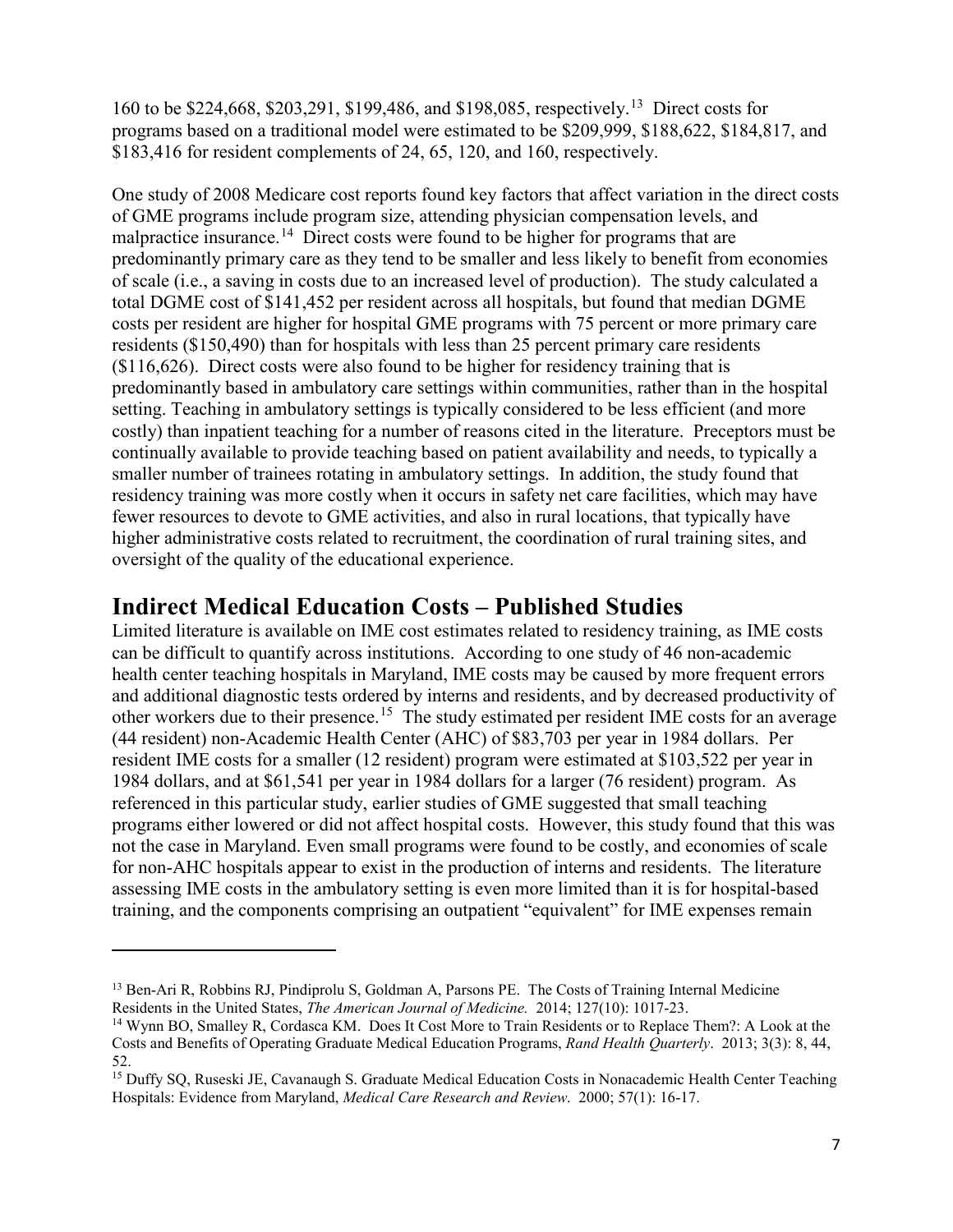poorly defined and without general consensus. One review paper cites a number of potential factors to include in assessments of IME costs for ambulatory training programs, which include factors such as decreased preceptor productivity and billing, increased resident test-ordering behavior, longer hours/increased teaching time, lower resident-to-patient ratios, and patient demographic factors.[16](#page-9-1) 

#### **Total Net Cost Study Literature**

 $\overline{a}$ 

The University of Washington Family Medicine Residency Network has examined the total net costs of residency training (i.e., total residency expenses minus residency related revenue, including clinical revenue associated with resident service) since 2003.<sup>17</sup> A group of family medicine residency programs within the Network have submitted a biannual survey of program revenues, expenses, and staffing since 2002. The most recent publication estimated total expenses of \$322,786 per resident per year and a median cost per resident per year, excluding federal and state GME funding streams, of \$179,353 in 2016. This represented a 93.7 percent increase between 2006 (\$92,614) and 2016, reflecting increasing costs relative to patient care partially offset by other non-GME revenues (such as payments for health care services) of primary care residency training, particularly in the discipline of family medicine. Increased costs related to residency programs meeting accreditation requirements, such as meeting specific requirements related to faculty, administration, and facility needs, also played an important role in this cost assessment.

A full listing of referenced GME cost study literature has been included in Appendix A of this report.

## <span id="page-9-0"></span>**IV. HRSA Evaluation of Costs of Training in a Teaching Health Center**

In 2012, following a competitive application process, HRSA awarded the *Evaluation and Initial Assessment of HRSA Teaching Health Centers* contract to the George Washington University to identify the unique characteristics of this model of community-based residency training, evaluate the costs of GME training in this model, and initiate a longitudinal evaluation of THCs' contributions to the primary care workforce, particularly in underserved communities. As part of the costing evaluation, the contractor developed a costing instrument to collect information from HRSA-funded THCs on expenses and revenues associated with resident training. Key components of this study have been published in the peer-reviewed literature.<sup>[18,](#page-9-3)[19](#page-9-4)</sup>

<span id="page-9-1"></span><sup>&</sup>lt;sup>16</sup> Adams M, Eisenberg JM. What is the cost of ambulatory education? J Gen Intern Med. 1997 Apr;12 Suppl 2:S104-10.

<span id="page-9-2"></span><sup>&</sup>lt;sup>17</sup> Pauwels J, Weidner A. The Cost of Family Medicine Residency Training: Impacts of Federal and State Funding, *Family Medicine*, 2018; 50(2): 123-7.

<span id="page-9-3"></span><sup>&</sup>lt;sup>18</sup> Regenstein M, Nocella K, Jewers MM, Mullan M. The Cost of Residency Training in Teaching Health Centers. *NEJM*. 2016; 375:612-4.

<span id="page-9-4"></span><sup>&</sup>lt;sup>19</sup> Regenstein M, Snyder JE, Jewers, MM, Nocella K, Mullan F. Comprehensive Revenue and Expense Data Collection Methodology for Teaching Health Centers: A Model for Accountable Graduate Medical Education Financing. *JGME*. 2018; 10:157-64.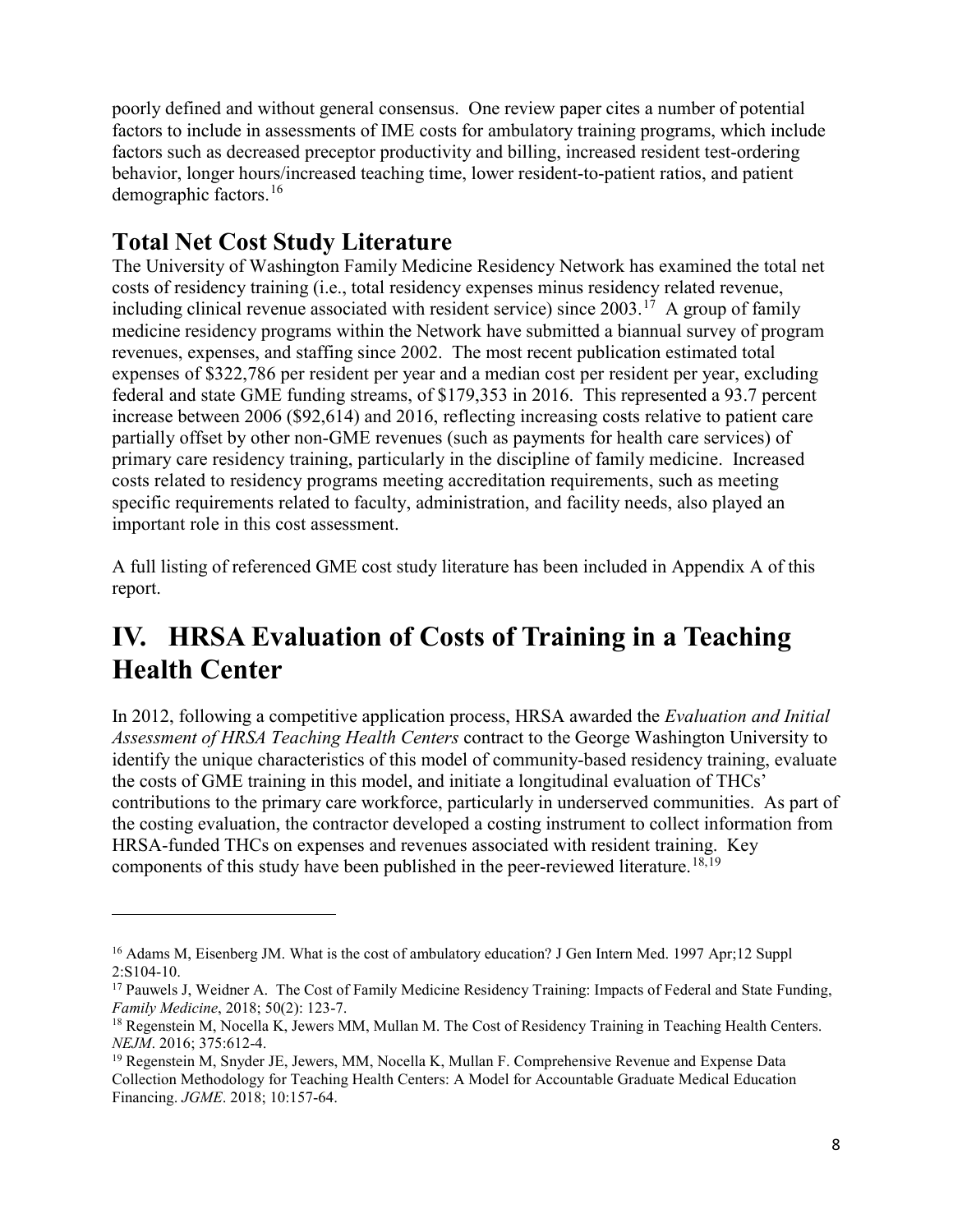#### **Costing Instrument Development and Implementation**

The costing instrument was developed, collaboratively with subject matter experts inside and outside HRSA, through an iterative process. The initial draft instrument was created based on a review of relevant literature on GME costing,<sup>[20,](#page-10-0)[21](#page-10-1)</sup> findings from site visits to 12 THCs, and an in-depth review of THC financial documents, such as submitted residency program budgets. Additional site visits, between January and February of 2014, were conducted to further refine the costing instrument. A panel of experts in Medicare and Medicaid GME and THC programs and operations reviewed the costing instrument, as well as three completed instruments that included financial information derived through visits and program documentation. A certified public accountant also reviewed the costing instrument to ensure the tool would yield useful data and was consistent with sound accounting principles. The final costing instrument went through Office of Management and Budget review and public comment periods<sup>[22](#page-10-2)</sup> and was approved on March 8, 2015.

The costing instrument follows a conceptual framework developed based on required components of accredited residency programs (Figure 1). Residency training is divided between two principal components: 1) residency program administration, which represents residents' non-clinical training; and 2) clinical service, both in the outpatient continuity clinic and inpatient service. To capture the most complete financial picture possible, the instrument collected in-kind residency expenses, which are necessary to operate a residency program but are paid for or donated by another entity. To go beyond what many prior GME costing studies had previously done, the costing instrument assessed both expenses and patient service revenues associated with residency training programs, which experts consider to be a more accurate approach to approximating the financial burden of residency programs on sponsoring institutions. It additionally collected select information relevant to the HRSA mission-related goal of providing direct care services to underserved populations, such as the share of underand uninsured patients receiving care through THCGME-supported residency programs.

<span id="page-10-0"></span><sup>&</sup>lt;sup>20</sup> Jones, T. F., Culpepper, L., & Shea, C. (1995). Analysis of the cost of training residents in a community health center. *Academic Medicine: Journal of the Association of American Medical Colleges*, *70*(6), 523–531.

<span id="page-10-2"></span><span id="page-10-1"></span><sup>&</sup>lt;sup>21</sup> Zweifler, J. (1995). Family practice residencies in community health centers--an approach to cost and access concerns. *Public Health Reports (Washington, D.C.: 1974)*, *110*(3), 312–318. <sup>22</sup> 79 FR 67439, 80 FR 5561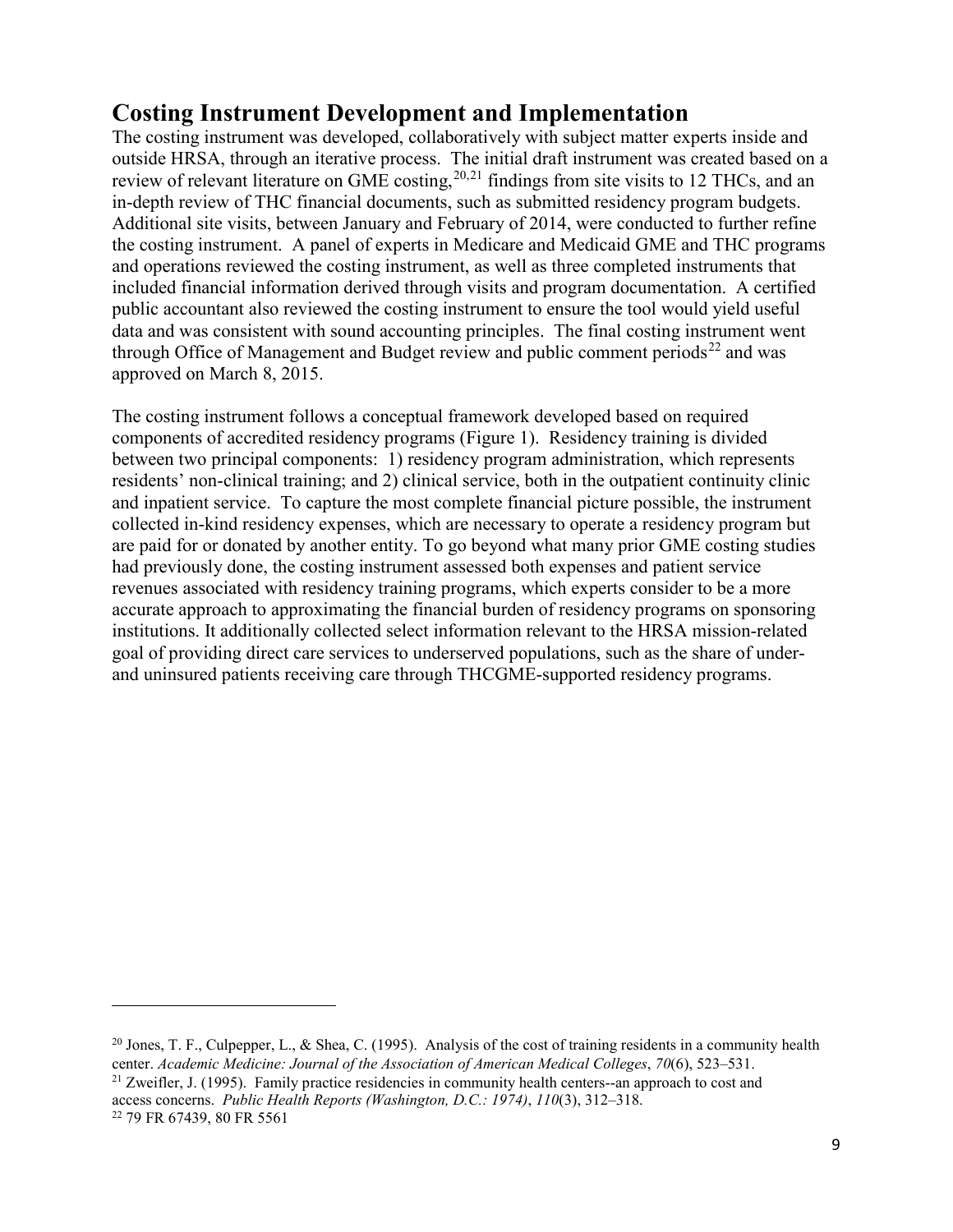#### **Figure 1: Teaching Health Center Costing Framework**



Between April and November of 2015, the costing instrument was fielded with the 43 THCs that had residents in training in AY 2013-2014. Sixteen newly-funded THCs, that started training residents in AY 2014-2015, were excluded from instrument fielding as they had recently started and had limited data. Thirty-six of the 43 THCs submitted a complete costing instrument with direct GME (labor) costs, consisting of salaries, stipends, and fringe benefits for program staff, residents, and faculty, for an overall response rate of 84 percent. The contractor worked extensively with many of the THCs to maximize data quality. Some THCs reported challenges requesting information from partnering organizations or other entities, and others reported difficulties because their financial systems were not designed or aligned to provide the information requested. After data cleaning, 26 THCs were included in the final analysis and costing estimates (see Appendix B). Eight of the 36 programs were excluded from this final analysis due to incomplete or internally inconsistent costing information, and two dental programs were excluded because they presented too few cases to develop meaningful findings.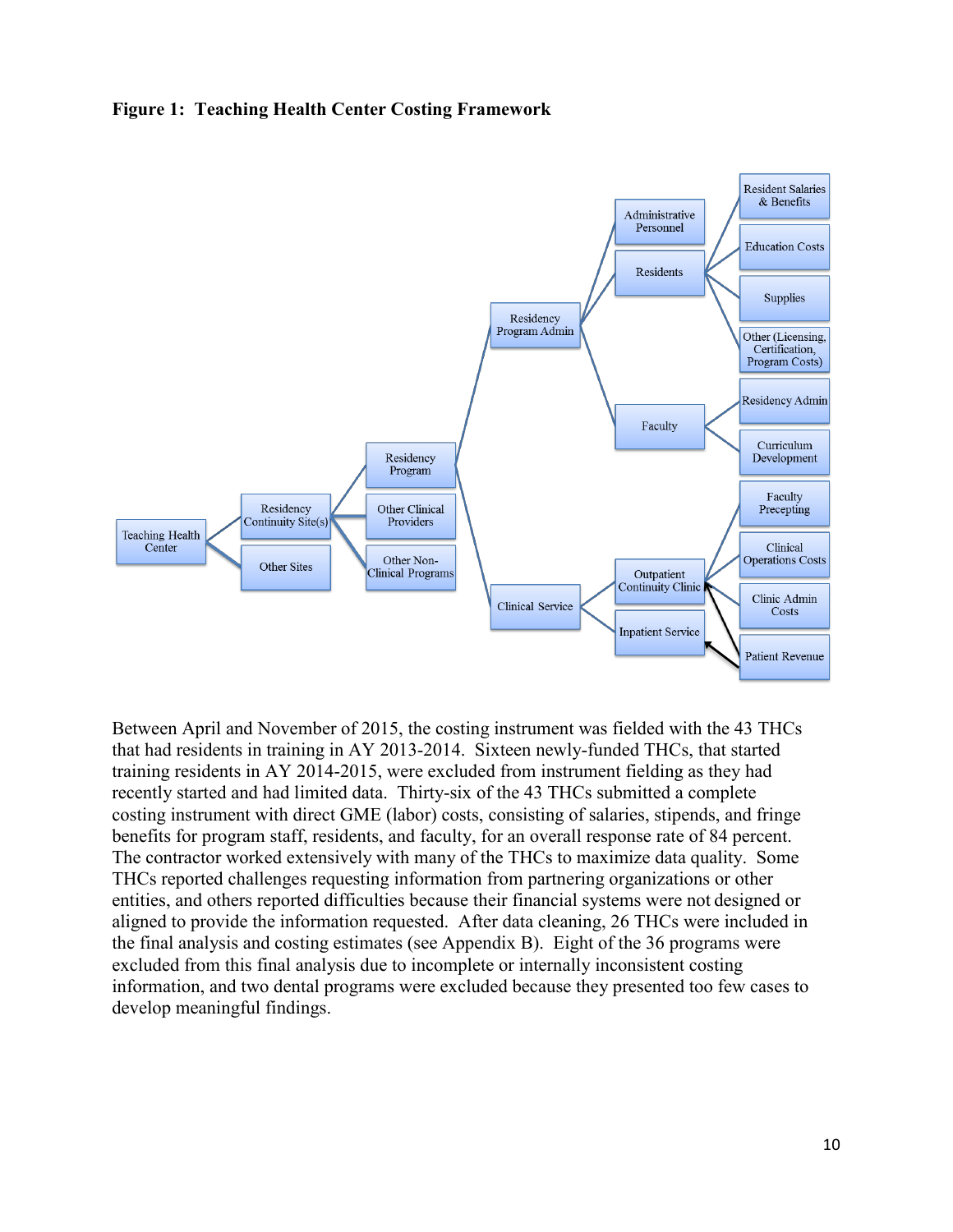### **Expenses Associated with THC Residency Training**

Based on the data provided by the 26 HRSA-funded THCs, the George Washington University found that residency administration expenses—comprised of administrative personnel (6 percent), faculty time on non-clinical educational activities (12 percent) and resident expenses, such as resident compensation and other educational expenses (36 percent) — together accounted for 54 percent of all expenses for training a resident. An additional 1 percent of residency related non-clinical expenses were traditionally not "allowed" for GME support based on the equivalent Centers for Medicare & Medicaid Services standards for hospital-based GME training costs.<sup>[23](#page-12-0)</sup> Clinical service expenses—faculty precepting<sup>[24](#page-12-1)</sup> of residents providing clinical services (17 percent) and clinical operations and administration (19 percent)—accounted for 36 percent of the total expenses. In-kind expenses,  $2<sup>5</sup>$  which span both clinical service and residency administration, represented an additional 9 percent of total expenses. Distribution of THC residency expenses are shown in Figure 2.

<span id="page-12-0"></span><sup>&</sup>lt;sup>23</sup> Expenses commonly seen in residency programs but not considered allowable expenses to be funded using federal funds, such as expenses associated with recruitment, graduation celebration, promotion and advertising, meals, and uniforms.

<span id="page-12-1"></span><sup>&</sup>lt;sup>24</sup> Preceptors also known as teaching physicians supervise trainees, model best practices, provide feedback and evaluate clinical competency.

<span id="page-12-2"></span><sup>&</sup>lt;sup>25</sup> In-kind expenses represent goods and services that are provided at below market cost or at no cost to the THC by faculty, organizational sponsors, partners, or others to support training activities. Six THCs did not report any inkind support. Twenty programs reported at least some level of in-kind support, primarily in the form of residency administrative personnel, faculty preceptors, educational supplies and equipment, and donated office and/or training space.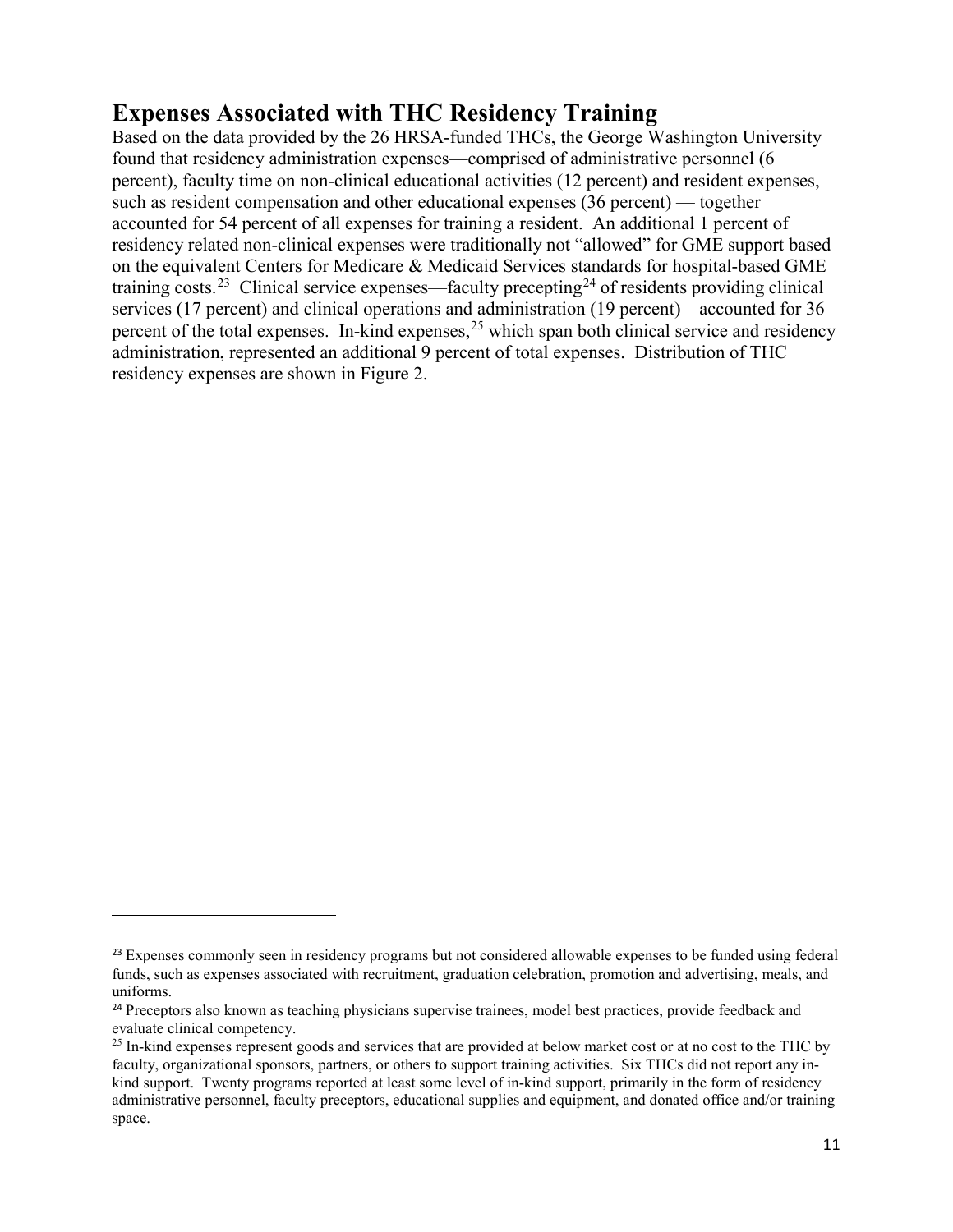#### **Figure 2: Distribution of Expenses Associated with selected THCGME Residency Training, AY 2013 – 2014\***



\* Previously published in: Regenstein M, Nocella K, Jewers MM, Mullan M. The Cost of Residency Training in Teaching Health Centers. NEJM. 2016; 375:612-4.

#### **Estimating the Per Resident Cost of Training THC Residents**

Per resident THC cost estimates were calculated using the data collected from the costing instruments. Gross cost per resident was calculated, applying an in-kind expense cap. The in-kind expense cap recognized the importance of services provided on an in-kind basis but capped them at 10 percent to avoid over-representing their importance to total THCGME funding. A net cost per resident was calculated subtracting residency-related revenues per resident from the gross cost per resident. Net cost per resident was then adjusted for full or partial complements of resident classes in AY 2013-2014 (e.g., THCs with only first year class residents versus THCs with all residency year classes filled), weighted by the size of the program, and adjusted to FY 2017 cost of living. The estimated median net cost per resident, adjusted for partial complement and weighted for size, was \$157,602 in FY 2017.

Little variation was observed in the median net cost per resident across a number of key THC characteristics, including whether the residency program was newly established or an expansion of an existing program, small versus large size, rural versus non-rural, based in an FQHC versus other type of facility, or residency specialty (Family Medicine versus other). However, a comparative cost analysis of THC programs by such subsets is limited by sample size. See Table 2 for estimates of net costs of training THC residents by select THC characteristics.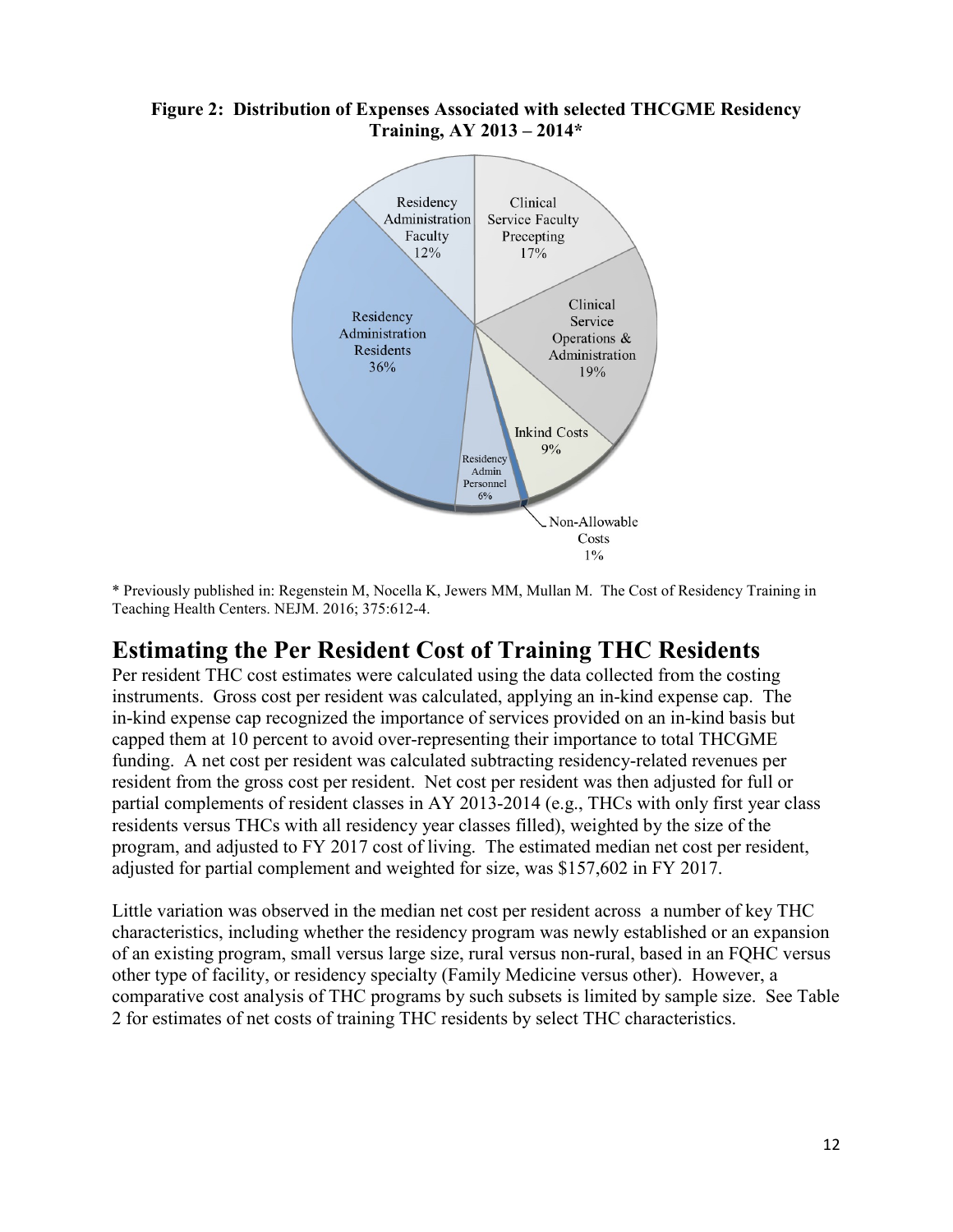| 1110 Characteristics, 1-1-401/ Gonars |    |                                |               |                                |         |  |
|---------------------------------------|----|--------------------------------|---------------|--------------------------------|---------|--|
| <b>THC</b><br><b>Characteristics</b>  | N  | 25 <sub>th</sub><br>Percentile | <b>Median</b> | 75 <sub>th</sub><br>Percentile | P-value |  |
| Overall                               | 26 | \$145,114                      | \$157,602     | \$217,160                      |         |  |
| Awardee                               |    |                                |               |                                | 0.202   |  |
| <b>New</b>                            | 18 | 155,247                        | 169,339       | 292,621                        |         |  |
| Expansion                             | 8  | 138,970                        | 144,999       | 156,910                        |         |  |
| Size                                  |    |                                |               |                                | 0.193   |  |
| Small                                 | 14 | 145,114                        | 163,046       | 292,621                        |         |  |
| Large                                 | 8  | 139,251                        | 149,106       | 156,910                        |         |  |
| Location                              |    |                                |               |                                | 0.671   |  |
| Rural                                 | 8  | 144,999                        | 169,161       | 290,785                        |         |  |
| Non-Rural                             | 18 | 145,114                        | 159,311       | 217,160                        |         |  |
| Model                                 |    |                                |               |                                | 1.000   |  |
| <b>FQHC</b>                           | 15 | 146,999                        | 157,452       | 292,621                        |         |  |
| Other                                 | 11 | 142,437                        | 161,019       | 174,583                        |         |  |
| Specialty                             |    |                                |               |                                | 1.000   |  |
| <b>Family Medicine</b>                | 21 | 145,114                        | 161,019       | 281,793                        |         |  |
| Other                                 | 5  | 151,213                        | 157,602       | 161,999                        |         |  |

| Table 2: Estimates of Costs of Training a Resident in a THC, Overall and by Selected |
|--------------------------------------------------------------------------------------|
| THC Characteristics, FY 2017 dollars                                                 |

Source: GW THCGME Costing Instrument Analysis, February 2016. Notes:

The overall estimate is weighted by size but the other estimates by THC characteristics are not.

New programs are largely small and the majority of residents in small programs are training in new THCs. Of the total costing instruments received, only 26 programs reported complete data on expenses and revenues associated with the residents' continuity outpatient clinics.

N: Number of THCs.

P-values: K-sample nonparametric significance test on the equality of the medians across subgroups found no significant differences at the p<0.05 level.

## <span id="page-14-0"></span>**V. Summary and Conclusions**

There are challenges in determining direct and indirect GME costs, and most studies to date have focused on direct GME costs since IME costs can be difficult to quantify across institutions, and there is additionally little consensus on how to best assess IME costs – particularly in the ambulatory setting. These studies generally find that outpatient-intensive, smaller, primary care residency programs have higher direct costs per resident. Some studies have looked at the total net costs (i.e., total residency expenses minus residency related revenue, including clinical revenue associated with resident service), including the HRSA evaluation which estimated the median net cost per resident was \$157,602 in FY 2017.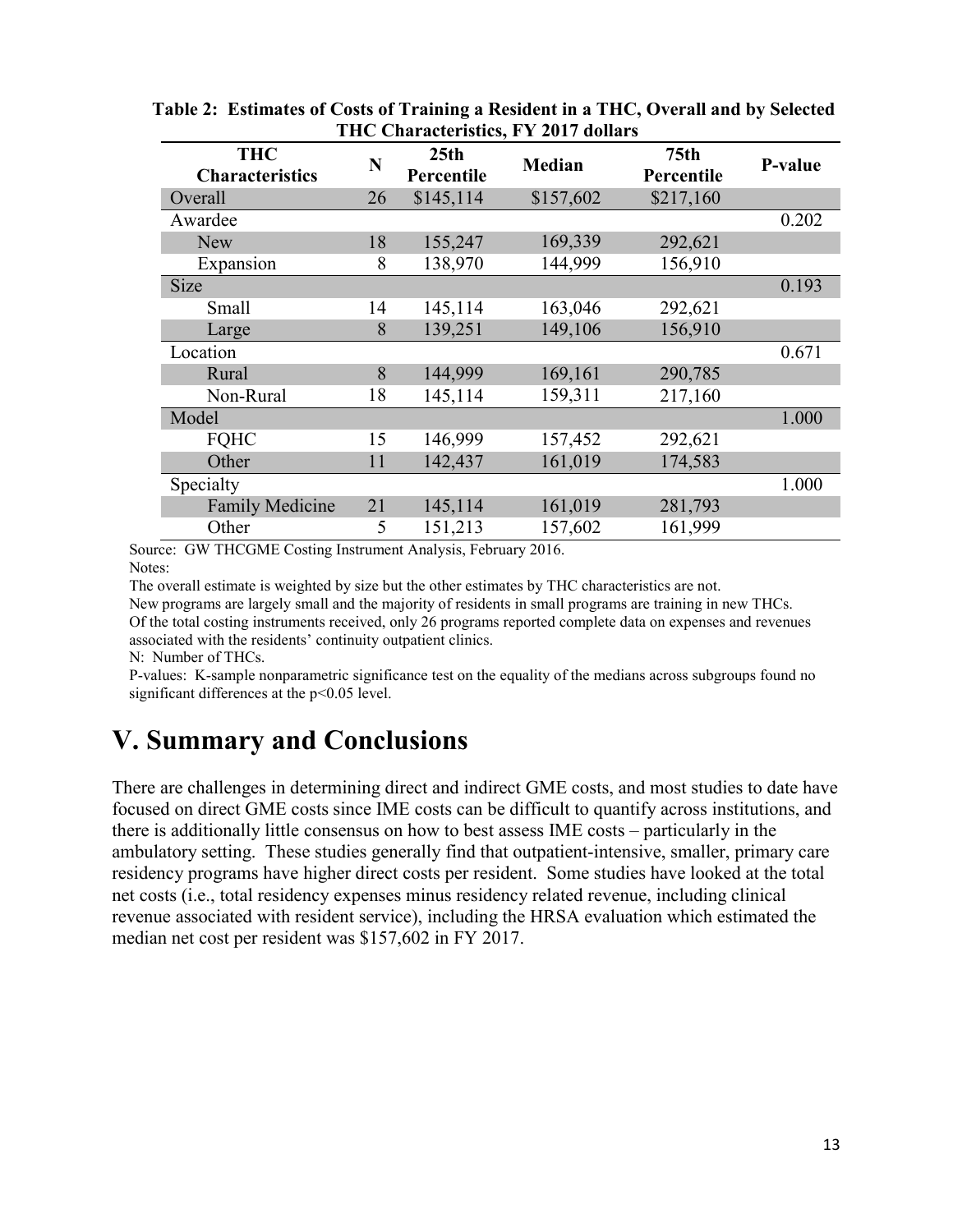<span id="page-15-0"></span>

| <b>Year of</b><br><b>Publication</b> | <b>Authors</b> | <b>Title</b>                                                                                                                                             | <b>Analysis</b><br>Year | <b>Residents</b><br><b>Supported</b> | <b>GME Costs</b> |
|--------------------------------------|----------------|----------------------------------------------------------------------------------------------------------------------------------------------------------|-------------------------|--------------------------------------|------------------|
|                                      |                |                                                                                                                                                          |                         |                                      |                  |
| 2014                                 | Ben-Ari et al  | The Costs of Training Internal Medicine Residents in                                                                                                     | 2013                    |                                      |                  |
|                                      |                | the United States                                                                                                                                        |                         | 24                                   | \$209,999        |
|                                      |                |                                                                                                                                                          |                         | 65                                   | \$188,622        |
|                                      |                |                                                                                                                                                          |                         | 120                                  | \$184,817        |
|                                      |                |                                                                                                                                                          |                         | 160                                  | \$183,416        |
|                                      |                |                                                                                                                                                          |                         |                                      |                  |
|                                      |                |                                                                                                                                                          |                         | 24                                   | \$224,668        |
|                                      |                |                                                                                                                                                          |                         | 65                                   | \$203,291        |
|                                      |                |                                                                                                                                                          |                         | 120                                  | \$199,486        |
|                                      |                |                                                                                                                                                          |                         | 160                                  | \$198,085        |
| 2013                                 | Wynn et al     | Does It Cost More to Train Residents or to Replace<br>Them?: A Look at the Costs and Benefits of Operating<br><b>Graduate Medical Education Programs</b> | 2008                    | N/A                                  | \$141,452        |
| 2001                                 | Nasca et al    | Minimum Instructional and Program-Specific                                                                                                               | 1998                    |                                      |                  |
|                                      |                | Administrative Costs of Educating Residents in                                                                                                           |                         | 21                                   | \$95,143         |
|                                      |                | <b>Internal Medicine</b>                                                                                                                                 |                         | 42                                   | \$79,972         |
|                                      |                |                                                                                                                                                          |                         | 84                                   | \$73,012         |
|                                      |                |                                                                                                                                                          |                         | 126                                  | \$70,692         |
|                                      |                |                                                                                                                                                          |                         |                                      |                  |
|                                      |                |                                                                                                                                                          |                         | 21                                   | \$102,107        |
|                                      |                |                                                                                                                                                          |                         | 42                                   | \$89,935         |
|                                      |                |                                                                                                                                                          |                         | 84                                   | \$79,976         |
|                                      |                |                                                                                                                                                          |                         | 126                                  | \$77,656         |
| 2001                                 | Blewett et al  | Measuring the Direct Costs of Graduate Medical<br><b>Education Training in Minnesota</b>                                                                 | 1997                    | N/A                                  | \$130,843        |
| 2000                                 | Magen et al    | The Cost of Residency Training in Psychiatry                                                                                                             | 1997                    | N/A                                  | \$78,159         |

# **Appendix A. Select Graduate Medical Education Cost Study Literature**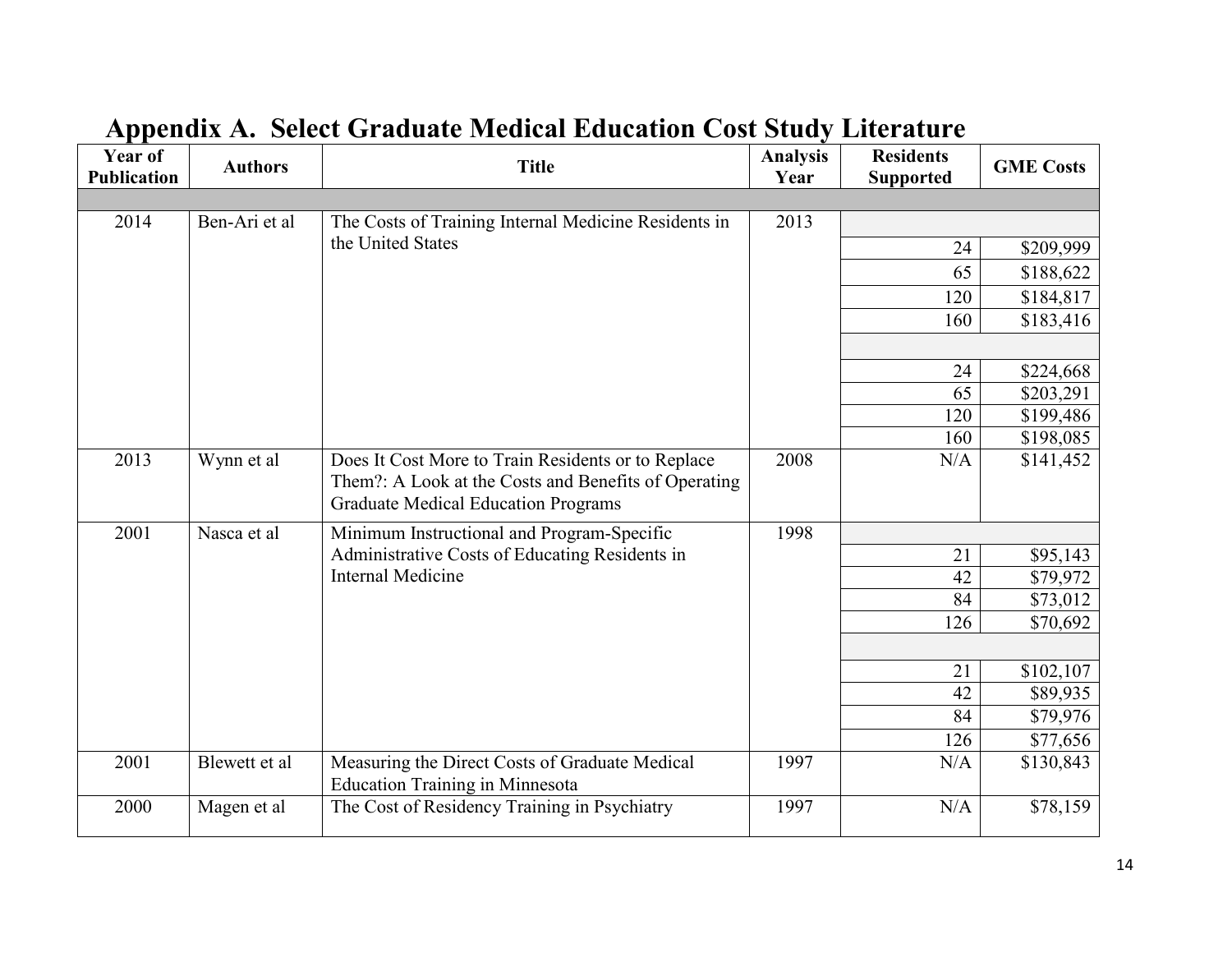| Year of<br><b>Publication</b> | <b>Authors</b> | <b>Title</b>                                                                                                   | <b>Analysis</b><br>Year | <b>Residents</b><br><b>Supported</b> | <b>GME Costs</b> |
|-------------------------------|----------------|----------------------------------------------------------------------------------------------------------------|-------------------------|--------------------------------------|------------------|
|                               |                |                                                                                                                |                         |                                      |                  |
| 2000                          | Duffy et al    | Graduate Medical Education Costs in Nonacademic<br>Health Center Teaching Hospitals: Evidence from<br>Maryland | 1984                    | N/A                                  | \$83,703         |
|                               |                |                                                                                                                |                         |                                      |                  |
| 2018                          | Pauwels et al  | The Cost of Family Medicine Residency Training:<br>Impacts of Federal and State Funding                        | 2016                    | N/A                                  | \$179,353        |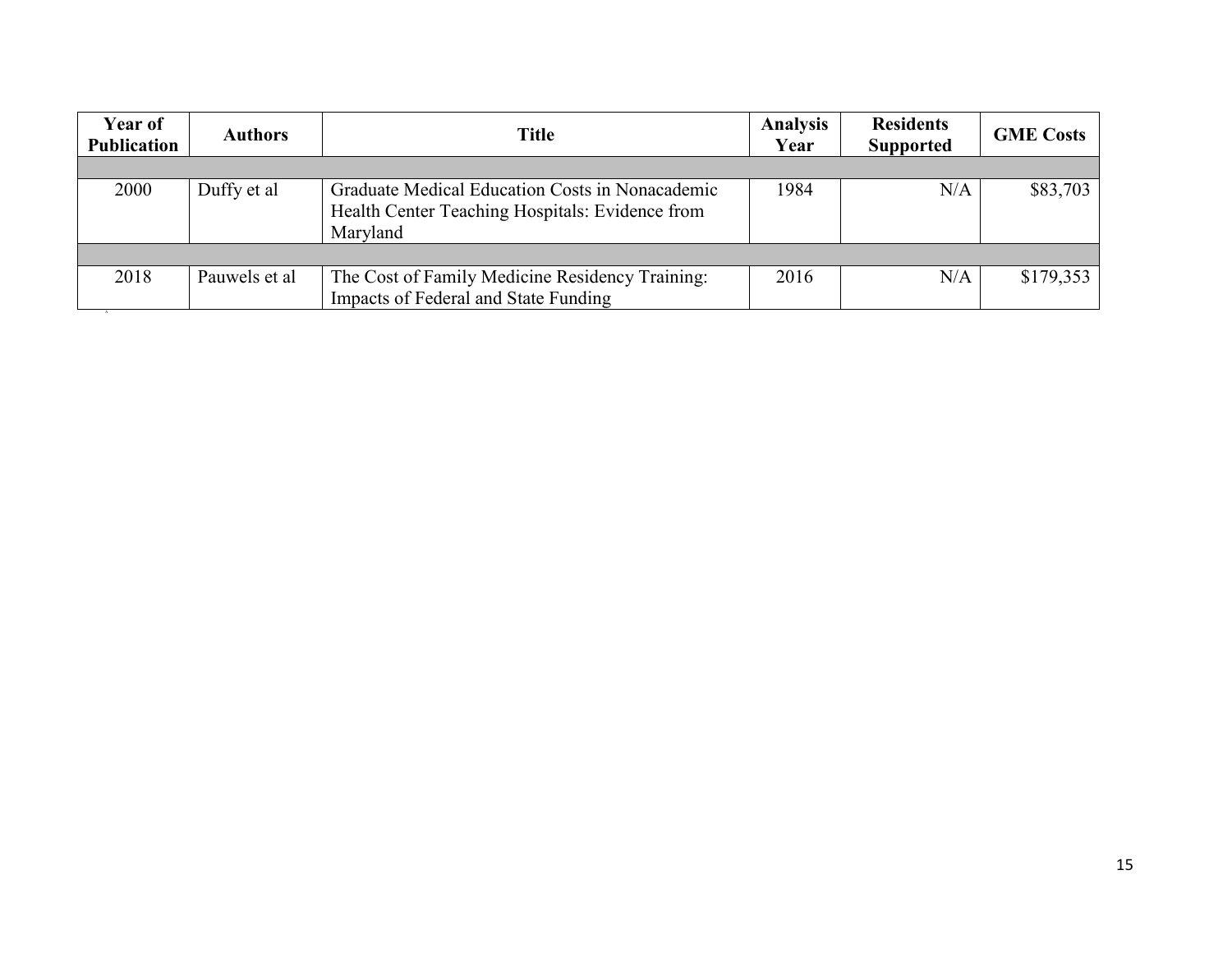### <span id="page-17-3"></span><span id="page-17-2"></span><span id="page-17-1"></span>**Appendix B. Initial HRSA Evaluation of Costs of Training in a Teaching Health Center Program Characteristics**

<span id="page-17-0"></span>

| <b>Name of THC</b>                                             | Location           | Status <sup>26</sup> | <b>Enrolled Size</b><br>per Year <sup>27</sup> | Specialty <sup>28</sup> | <b>Model</b> |
|----------------------------------------------------------------|--------------------|----------------------|------------------------------------------------|-------------------------|--------------|
| A-Optic, Inc.                                                  | Pikeville, KY      | New                  | 2/0/0                                          | <b>FM</b>               | Consortium   |
| Cahaba Medical Care Foundation                                 | Centreville, AL    | <b>New</b>           | 3/2/0                                          | <b>FM</b>               | <b>FQHC</b>  |
| Community Health of Central Washington                         | Yakima, WA         | Expansion            | 10/10/8                                        | <b>FM</b>               | <b>FQHC</b>  |
| Community Health Systems, Inc.                                 | Beckley, WV        | <b>New</b>           | 4/4/0                                          | <b>FM</b>               | FQHC         |
| Connecticut Institute for Communities, Inc.                    | Danbury, CT        | <b>New</b>           | 3/0/0                                          | IM                      | <b>FQHC</b>  |
| Cornerstone Care, Inc.                                         | Greensboro, PA     | <b>New</b>           | 4/0/0                                          | <b>FM</b>               | <b>FQHC</b>  |
| Family Medicine Residency of Idaho                             | Boise, ID          | Expansion            | 16/15/15                                       | <b>FM</b>               | <b>FQHC</b>  |
| <b>Fresno Healthy Communities Access Partners</b>              | Fresno, CA         | New                  | 4/0/0                                          | <b>FM</b>               | Consortium   |
| Hidalgo Medical Services                                       | Lordsburg, NM      | <b>New</b>           | 0/2/0                                          | <b>FM</b>               | <b>FQHC</b>  |
| Institute for Family Health (Harlem)                           | New York, NY       | New                  | 12/12/0                                        | <b>FM</b>               | <b>FQHC</b>  |
| Institute for Family Health (Mid-Hudson)                       | New York, NY       | Expansion            | 10/11/9                                        | <b>FM</b>               | <b>FQHC</b>  |
| Lone Star Community Health Center, Inc.                        | Conroe, TX         | Expansion            | 10/10/8                                        | <b>FM</b>               | FQHC         |
| Long Island FQHC, Inc.                                         | Hempstead, NY      | <b>New</b>           | 6/4/4                                          | <b>FM</b>               | <b>FOHC</b>  |
| Montana Family Medicine Residency                              | Billings, MO       | Expansion            | 8/8/8                                          | <b>FM</b>               | FQHC         |
| Mountain Area Health Education Center, Inc.                    | Hendersonville, NC | Expansion            | 4/4/3                                          | <b>FM</b>               | Consortium   |
| Northwestern University                                        | Evanston, IL       | <b>New</b>           | 8/8/7                                          | <b>FM</b>               | Consortium   |
| Osteopathic Medical Education Consortium<br>of Oklahoma        | Tulsa, OK          | <b>New</b>           | 6/4/0                                          | <b>FM</b>               | Consortium   |
| Osteopathic Medical Education Consortium<br>of Oklahoma        | Tulsa, OK          | <b>New</b>           | 3/3/0/0                                        | OB/GYN                  | Consortium   |
| <b>Osteopathic Medical Education Consortium</b><br>of Oklahoma | Tulsa, OK          | <b>New</b>           | 5/5/0                                          | <b>PEDS</b>             | Consortium   |
| <b>Ozark Center</b>                                            | Joplin, MO         | <b>New</b>           | 3/1/0/0                                        | <b>PSYCH</b>            | Consortium   |
|                                                                |                    |                      |                                                |                         |              |

<sup>&</sup>lt;sup>26</sup> An Expansion program refers to a residency program that was in existence prior to expanding the number of resident FTEs trained in their residency with THCGME funding support. A New program refers to a newly-establish

<sup>&</sup>lt;sup>27</sup> The number of enrolled residents in each program, broken down by Post-Graduate Year of training (e.g., a program labeled as "3/2/0" trained 3 PGY-1 residents, 2 PGY-2 residents, and 0 PGY-3 residents at time of evaluation.

<sup>&</sup>lt;sup>28</sup> Refers to the residency program specialty or discipline. FM = Family Medicine, IM = Internal Medicine, OB/GYN = Obstetrics/Gynecology, PEDS = Pediatrics, and PSYCH = Psychiatry.